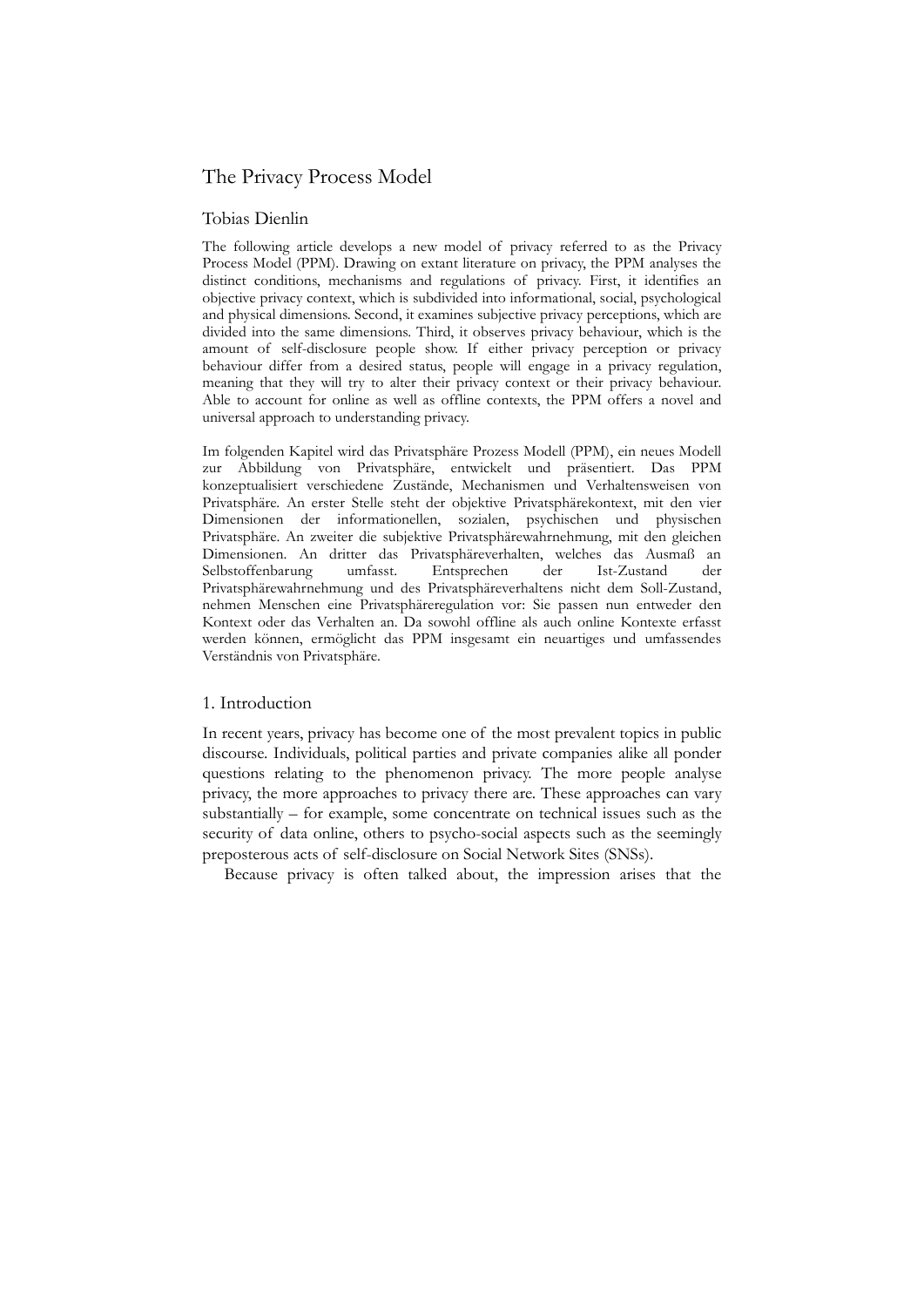meaning of the term is established. But this is not the case – even in scientific contexts, people display very distinct understandings of privacy. Numerous definitions of privacy have been developed (see e.g. Altman 1975; Burgoon 1982; Gavison 1980; Petronio 2002; Warren/Brandeis 1890; Westin 1967). Yet, as Helen Nissenbaum (2010) argues, none seems to be capable of grasping the entire truth. In the following, I address this problem by developing a new model of privacy, the Privacy Process Model (PPM). The PPM is conceptualized on the basis of a theoretical analysis of extant literature on privacy and privacy models, and on recent empirical studies. The PPM is designed to arrange existing definitions, mechanisms and effects in a single model. It thereby aims to integrate privacy's most important aspects, but also takes into account that all variables are interdependent. I start by giving an overview of already existing models and definitions of privacy; afterwards, I outline the PPM. I then present a possible application of the PPM in the field of new media in order to illustrate the use of the PPM and conclude by discussing the strengths and limitations of the PPM.

### 2. Theories of privacy

The fact that so many publications explicitly deal with privacy shows at least one thing: the definition of privacy is not self-evident. Extant definitions lead to a heterogeneous and sometimes inconsistent scientific depiction of privacy (Margulis 2011). Nissenbaum describes the situation with the following words: "One point on which there seems to be near-unanimous agreement is that privacy is a messy and complex subject" (2010: 67). I will therefore start with addressing the literal meaning of the term privacy. Subsequently, I will present the core elements of three essential works on privacy. These are Alan Westin's *Privacy and Freedom* (1967), which argues that privacy must be treated as a particular condition or status; Irwin Altman's *The Environment and Social Behaviour: Privacy, Personal Space, Territory, Crowding* (1975), which highlights the importance of the regulatory aspects of privacy; and Judee Burgoon's *Privacy and communication* (1982), which elaborates different dimensions of privacy.

When dealing with privacy and the different depictions of it, it is helpful to look at its original meaning. The word 'private' derives from the Latin word *privatus*, which literally means 'deprived', and more extensively 'robbed, free, personal'. A private thing thus reflects something that is separate, not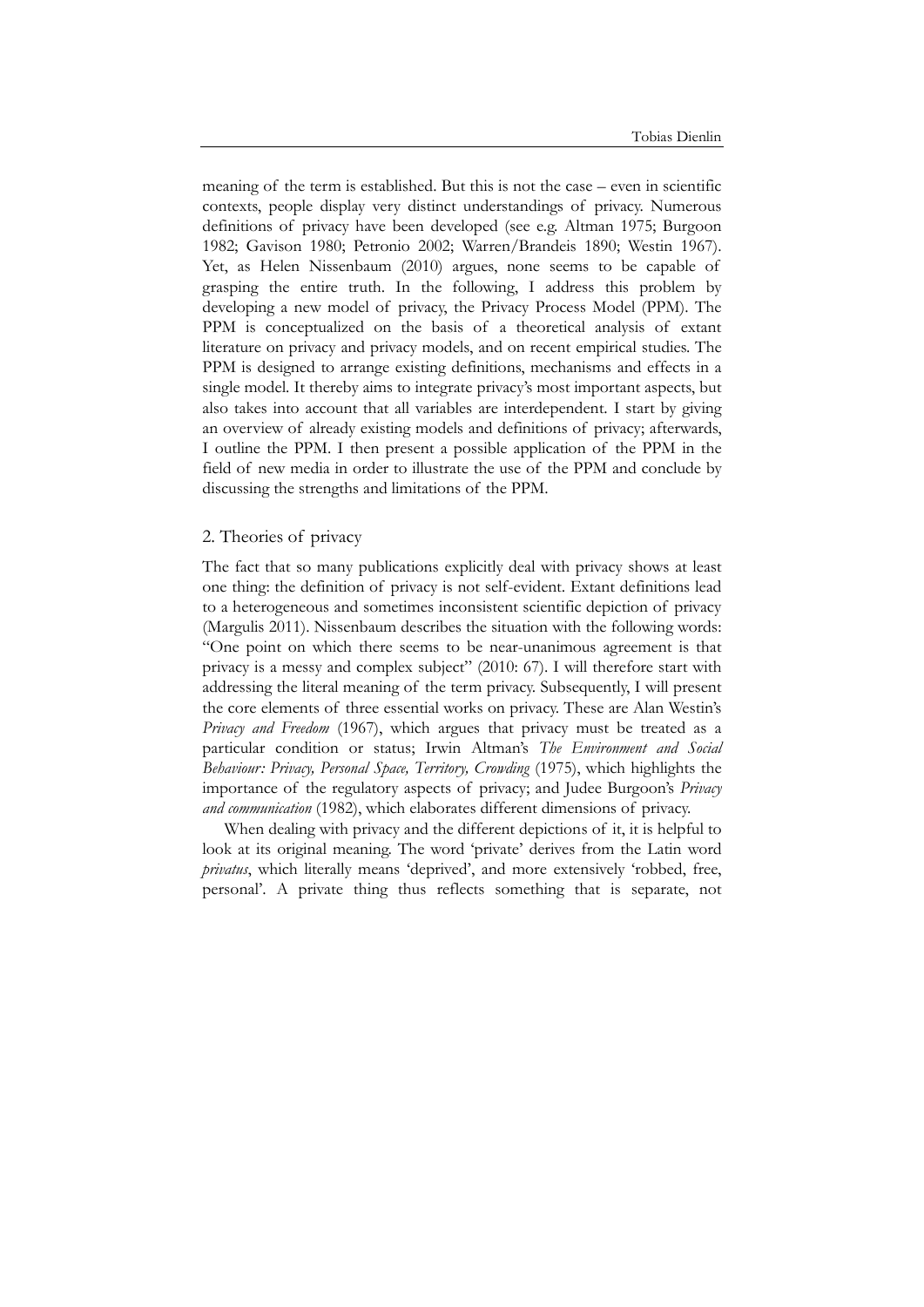attainable for everybody and belonging to a particular person. The term privacy accordingly measures the extent to which somebody or something is detached from the influence of others. Though this might seem trivial, it is important to note – in some definitions, privacy is defined as the control over the degree of detachment (see e.g. Burgoon 1982). If this was the case, however, a lonely wanderer would be as private as a person on the dance floor of a nightclub: both are in equal control of all possible aspects of their privacy. Hence, in order to be able to account for this apparent difference, privacy should always be a measure of the degree of a certain type of detachment.

According to Westin, privacy can be defined as "the voluntary and temporary withdrawal of a person from the general society through physical or psychological means" (1967: 7). Four different conditions arise as a result: solitude (freedom from presence and surveillance of others); intimacy (freedom to be able to hold relationships); anonymity (freedom from identification); and reserve (limitation of self-disclosure). Westin thus follows an approach that classifies different states of privacy. Altogether, it is important to note that privacy is understood as a proportionate withdrawal from social interactions.

Altman's (1975) definition mirrors Westin's to a great extent, but adds an important notion: taking a sociopsychological approach, Altman places more emphasis on the constant dialectic and dynamic regulation of privacy. He therefore stresses that there is no paramount condition of privacy that one should generally try to attain. On the contrary, desired levels of privacy fluctuate depending on the specific situation and the interaction that takes place. In order to achieve a desired level of privacy, people constantly adjust interpersonal boundaries. Privacy thus resembles a thermostat: first, the current level of privacy is perceived. If the perceived level differs from the desired level, the current status is appraised negatively. This negative appraisal results in an attempt to regulate the current status. If people perceive themselves as having too little or too much privacy, they will try to change their behaviour.

Altman's assumptions have been tested in various studies. Vinsel, Brown, Altman and Foss (1980) were able to show that students who engaged in various forms of privacy boundary adjustments – for example, closing doors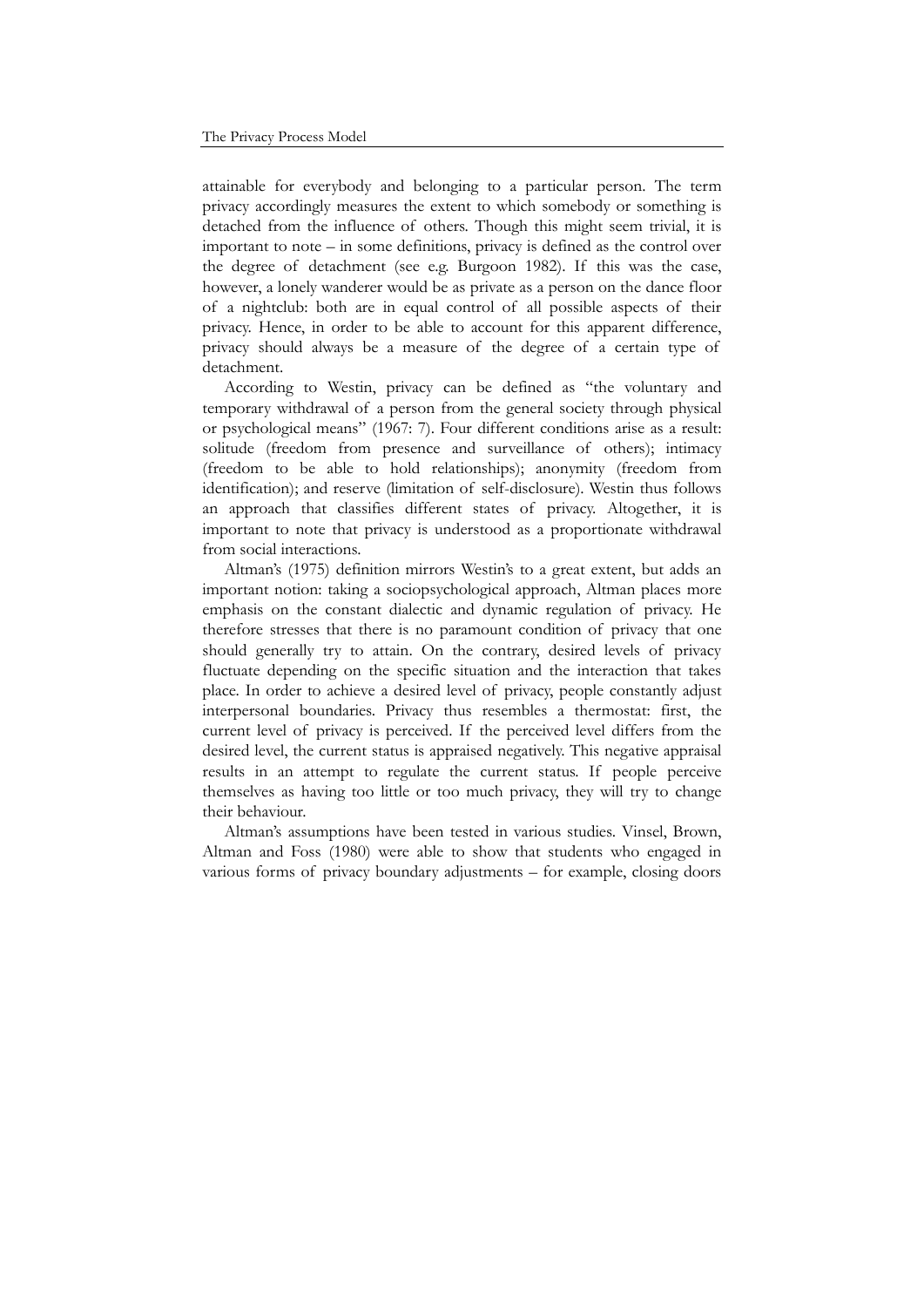when they need to study or consciously seeking company in the dorm when appropriate – showed an increased likelihood to successfully pass the first year and to advance to the next.

The next important progress in the definition of privacy was made by Judee Burgoon in 1982. In an analysis of the literature available at the time, Burgoon proposed that privacy and all associated regulations take place in four different dimensions: informational privacy; social privacy; psychological privacy; and physical privacy. Informational privacy measures how far people can decide what information is collected about themselves. Is behaviour recorded on a video-tape? Can the person be clearly identified? How much information about biography and personality is accessible? Social privacy reflects the extent to which people can decide whom they interact with, whom they share personal information with and who has access to them. Psychological privacy captures the degree to which people can control mental in- and outputs, what kind of information they are confronted with and what kind of information they are free to voice. Physical privacy defines the adjustment of factual physical boarders: how close people are to one another or how thoroughly people are separated, for example by windows, fences or walls. According to Burgoon, privacy is very much about the controllability of these dimensions. Again, no general desirable condition of privacy is stated. Burgoon argues that when people are capable of adjusting the dimensions, privacy is high; when people are not in the position to do so, privacy is low. Burgoon's approach is empirically supported by the fact that people display different kinds of behaviours in each dimension. A longitudinal study has investigated whether people changed their privacy behaviour on Facebook after experiencing negative interactions after somebody left a hostile post on their Facebook wall (Trepte/Dienlin/Reinecke, in press). It was found that after such negative experiences, people did increase their informational privacy – for example by disguising their authentic names. Nevertheless, respondents did not change their social or psychological privacy behaviour.

In their attempt to define privacy, the aforementioned theories more or less claim to be comprehensive. Yet, each takes a different but at the same time viable viewpoint on privacy, leading to a somewhat diffuse and unsatisfactory theoretical definition. With the PPM, outlined below, I aim to conceptualize a model that integrates the presented definitions and adds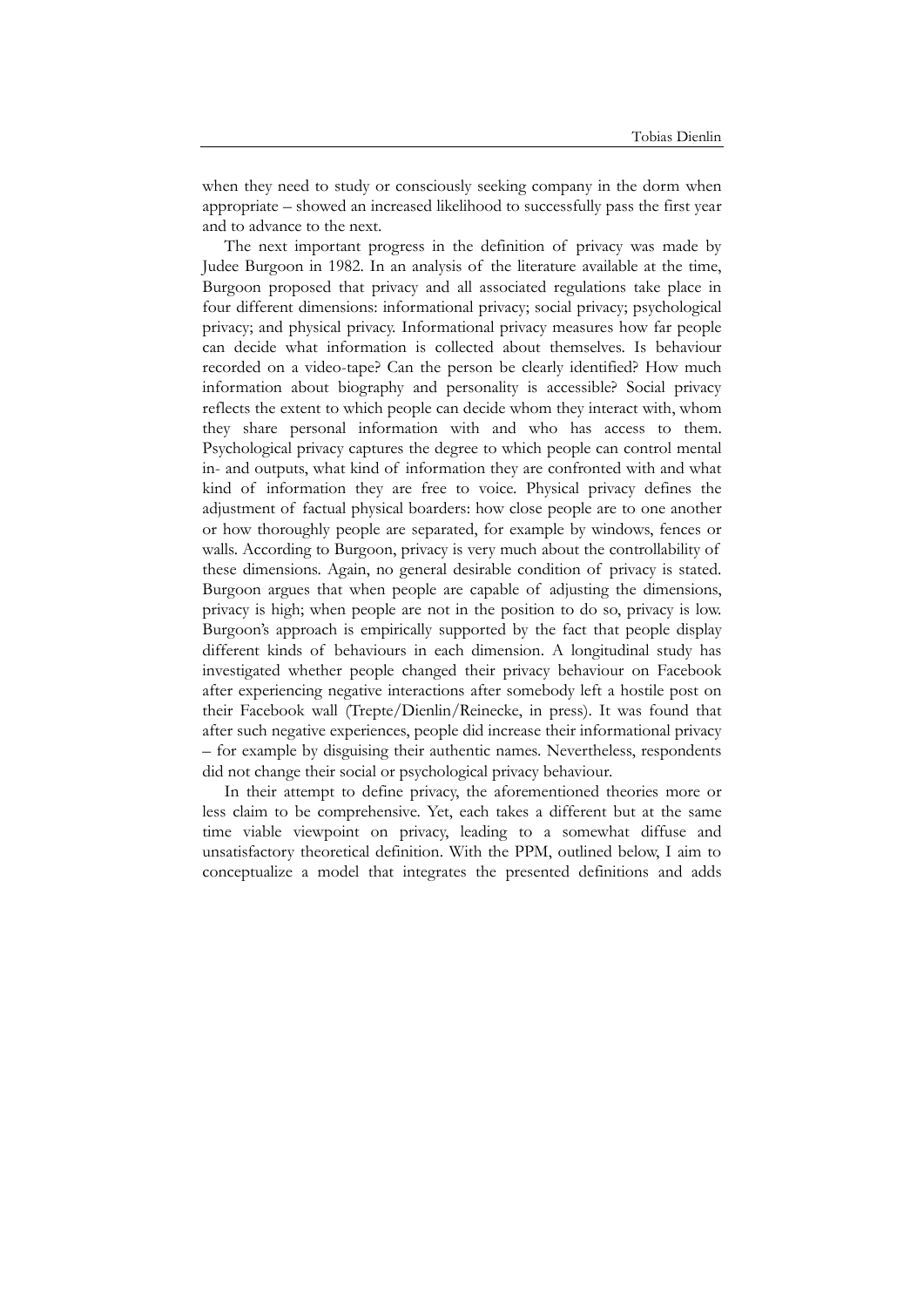important new aspects.

### 3. The Privacy Process Model

If one regards the literal meaning of privacy together with the aforementioned theories, a broader picture of privacy can be seen. Privacy emerges as the degree of separation from others (the literal definition); as a separation that can be characterized by different conditions (Westin 1967); as being about a continuous adjustment of individual boundaries (Altman 1975); and as taking place in four different dimensions, namely the informational, the social, the psychological and the physical (Burgoon 1982).

#### 3.1 Privacy context

The literal translation of the word privacy and the work by Westin (1967) suggest that privacy is first and foremost an objective condition people find themselves in: people are either alone or in company. The degree of privacy should thus be objectively measurable. This notion comprises the first factor of the PPM and shall be called the "privacy context". It seems reasonable to further adhere to Burgoon (1982), who argues that there are four dimensions of privacy. Unlike Burgoon, I do not consider the dimensions as a degree of control over privacy, but – bearing in mind the literal translation of privacy – as a degree of individual detachment. The informational privacy context thus measures the amount of information collection taking place in a given situation. Are cameras in use? Is another person taking notes? Is there an active voice recorder? The social privacy context refers to the number and the kind of people present. The fewer people there are in one room and the more one is acquainted with them, the higher the social privacy context becomes. For the PPM, I propose measuring the dimension of psychological privacy somewhat differently to Burgoon (1982). Burgoon defines psychological privacy as the freedom of thought, a condition that in most cases can be regarded as warranted and as a whole somewhat difficult to operationalize. I thus propose that psychological privacy be taken as a measure of the extent to which people present in a situation engage in intimate and personal, or trivial and impersonal conversations. The more that people disclose intimate information, the higher the psychological privacy context. If people elaborate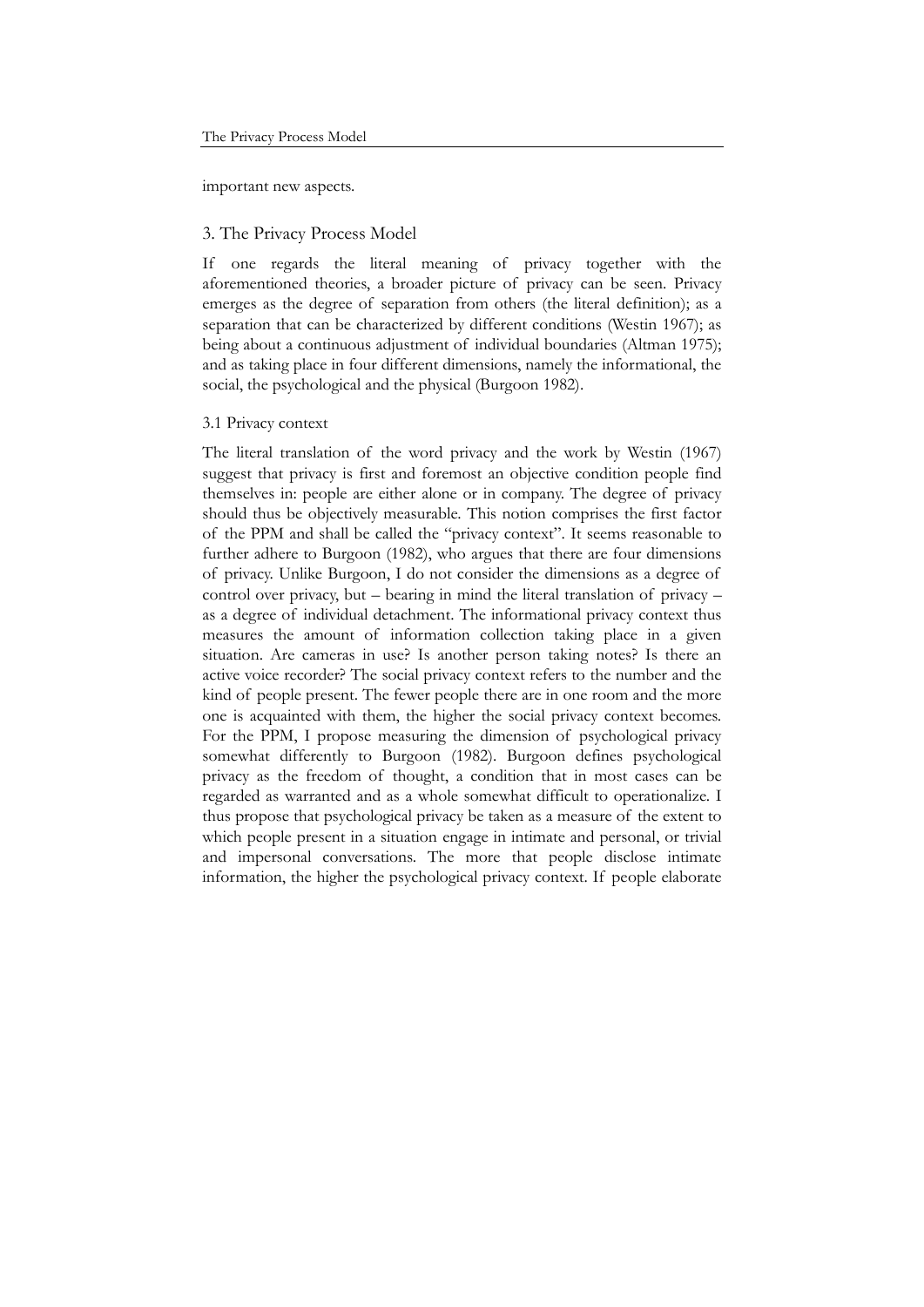on mundane topics like the weather, psychological privacy is regarded as low. Defining psychological privacy this way offers one benefit: it accounts for all the situations in which people are able to think as they please, but not speak as they like. Finally, the physical privacy context concerns the extent of the proximity of others. How close are other people? Can or are they touching me? Can they see me?

All four dimensions of the privacy context are independent and can differ from each other. For example, on the Christmas party of a large company, informational privacy is high (no observation and collection of personal data); social privacy is low (presence of several personally distant colleagues); psychological privacy might be high (a lot of personal, non-business related talk); and physical privacy moderate (for example, when being seated together at a table in a restaurant). Furthermore, the privacy context can be defined for different kinds of situations, ranging from offline contexts such as business meetings, cocktail parties or even confessions in a church to online contexts such as Facebook groups/wallposts, YouTube channels or public Internet platforms.

#### 3.2 Privacy perception

The privacy context is the given situation that can be assessed and described objectively. That being said, it can be argued that the privacy context also needs to be perceived – research shows that people differ greatly in their perception of particular situations (see e.g. Haber et al. 2007). Especially in the case of online media use, people often perceive greater privacy than there actually is (Trepte; Reinecke 2011a). Barnes (2006) raises the point that users of Social Network Sites are often not aware of the fact that a substantial part of their conversations are not private but accessible for other users. In order to account for this difference, the factor "privacy perception" is included in the PPM. Again, the privacy perception is defined in the four dimensions regarding Burgoon (1982).

The following examples of the four dimensions of privacy perception show the importance of these distinctions. In terms of informational privacy, people tend to feel anonymous and unobserved in public spaces. Yet this assumption is not true: in Britain, on a busy day in an urban environment, a person will have their image captured by approximately 300 cameras on thirty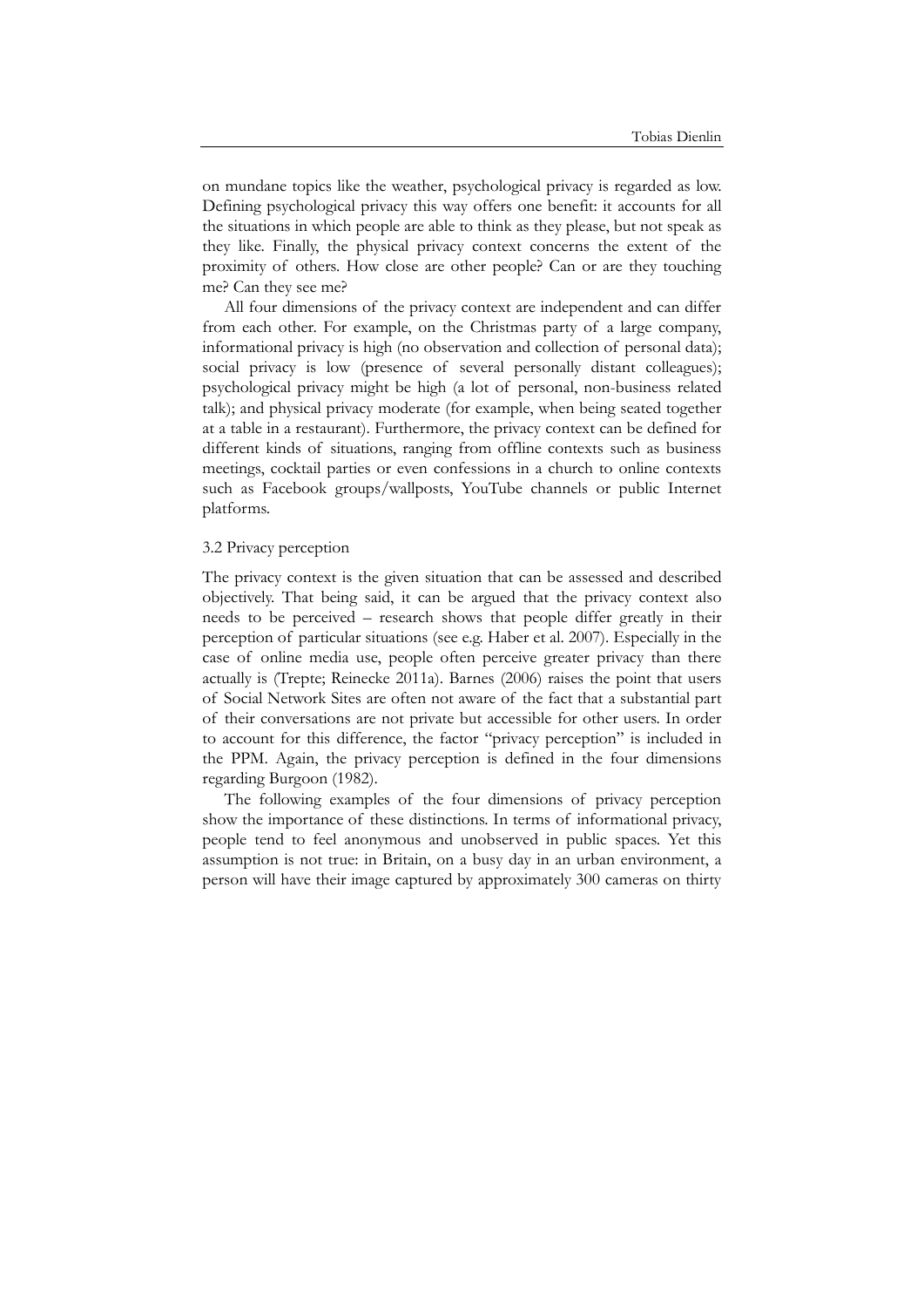different CCTV systems (Norris/Armstrong 1998). In the entire country, more than 50,000 cameras monitor public places in 500 cities (Urbaneye 2004). Because of the discrepancy of context and perception, it is mandatory to install signs with notifications when CCTV is in use (see e.g. Urbaneye 2004). Facebook, on the other hand, serves as a perfect example of false social privacy perception. It can be shown that people are not fully aware of their entire audience when posting messages on their timeline (boyd 2008a). This phenomenon has been termed the context collapse – meaning that users address several distinct groups of persons at once, without being able to find the appropriate level of self-disclosure (boyd 2008a). Hence, it can be stated that the people's perception of their social privacy exceeds the factual social privacy context.

The same discrepancy can be assumed for psychological privacy perception: again, some Facebook users perceive a very pronounced psychological privacy and assume that a lot of private information is being shared online and that it is generally appropriate to behave similarly (Trepte/Reinecke 2011a). All the same, studies show that a substantial part of SNS users do not disclose information online and remain so-called "lurkers" (Metzger 2012). People generally seem to overestimate the amount and the intimacy of information being shared online. The discrepancy between physical privacy perception and context is probably the least pronounced. Only in few situations are people incapable of assessing who shares their presence and who is how close. This being said, people differ in their estimate of physical privacy: for some people, being touched by somebody during a conversation might be very usual and not be considered to reduce physical privacy. People in other cultures, however, would consider this as an intrusion and as a significant reduction of their physical privacy (see e.g. Hall 1966). Again, all four dimensions are distinct and hence judged independently.

At this point in the discussion, the most important aspects of privacy have been covered. Yet, arguably the most intriguing question regarding privacy has been omitted: how does privacy influence human behaviour?

#### 3.3 Privacy behaviour

Depending on contexts and privacy perceptions, people will engage in different kind of privacy behaviours (see e.g. Margulis 2003). If people feel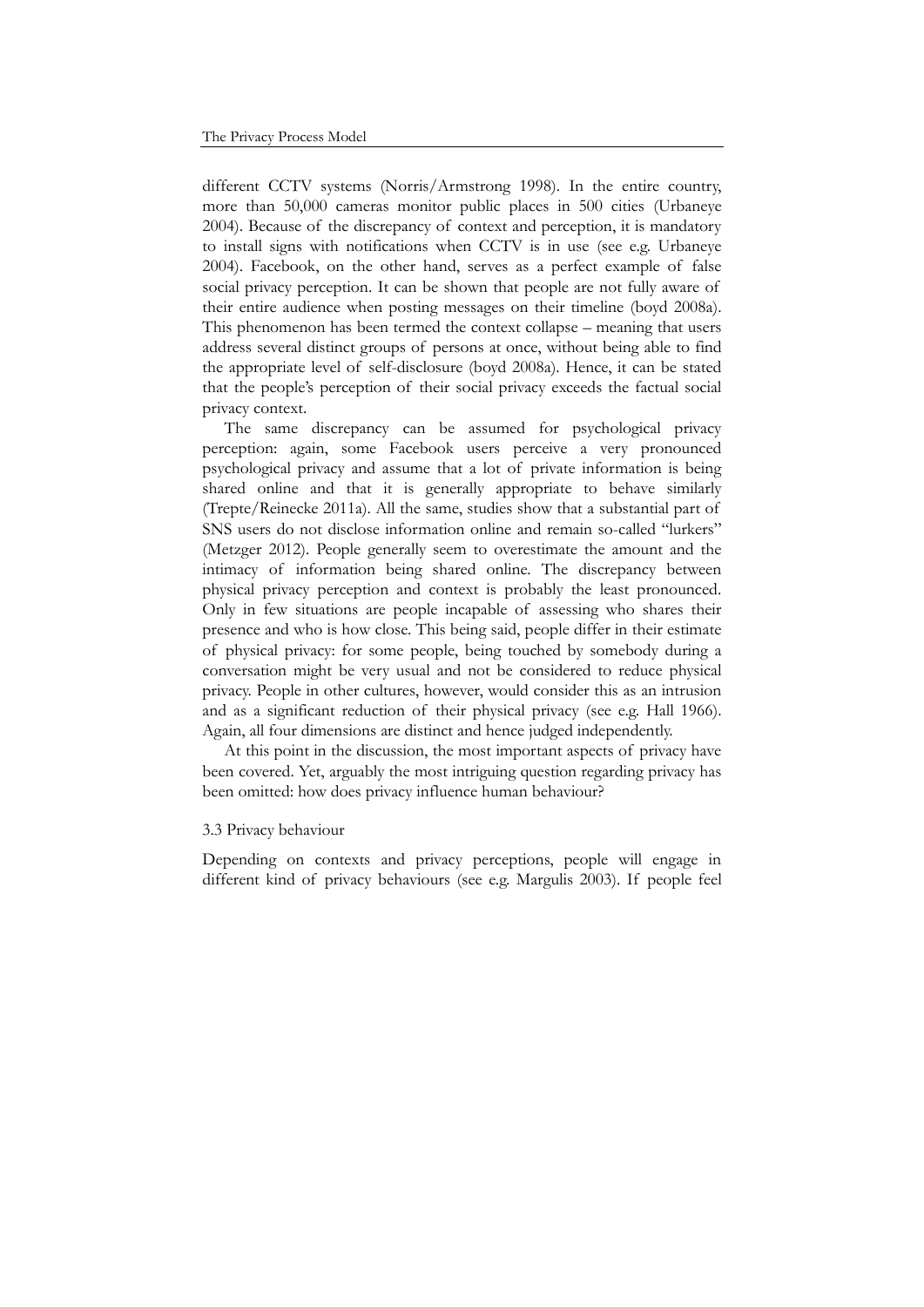they are in a private situation, they are willing to talk about different things compared to less private contexts (Westin 1967; Trepte 2012). I therefore include the factor "privacy behaviour" as the third major element of the PPM. One question remains: what exactly is privacy behaviour? In the PPM, I define it as any behaviour that involves acts of self-disclosure. According to Wheeless and Grotz (1976) a "self-disclosure" is "any message about the self that a person communicates to another. Consequently, any messages or message unit may potentially vary in the degree of self-disclosure present depending upon the perception of the message by those involved" (338). In line with Wheeless and Grotz, numerous behaviours can be regarded as privacy-related: postings on Facebook, conversations among friends, talks in front of audiences, etc. For privacy behaviours, the four dimensions of Burgoon (1982) are not applicable. Instead, I will implement Taddicken's (2011) approach, which differentiates self-disclosure into the dimensions of facts, thoughts, feelings and experiences. Depending on how people perceive their privacy, they are more or less willing to engage in acts of self-disclosure. If people feel that they are in a private situation, they are more willing to expose personal information, and to share intimate beliefs; they can be authentic, creative or imaginative (Margulis 2003; Trepte 2012). Derlega and Chaikin (1977) have pointed out that self-disclosure is a function of privacy. Thus, it can be concluded that people are best able to self-disclose in situations of high perceived privacy.

#### 3.4 The privacy regulation process and controllability

Altman (1975) makes the important point that people are constantly regulating their privacy. This finding appears to be a pivotal aspect of privacy, which is also implemented in the PPM. I propose that people cannot regulate their privacy perception. Nevertheless, people can obviously change their contexts as well as their behaviour. As a result, the current status of privacy perception and privacy behaviour are constantly compared to a corresponding desired state of privacy perception and a desired state of privacy behaviour. If the current and the desired state do not correspond with each other, people will feel dissatisfied and want to alter this imbalance – in order to do so, they will engage in a privacy regulation. Privacy regulation can be established by two means: either by changing the context or by changing the behaviour. Which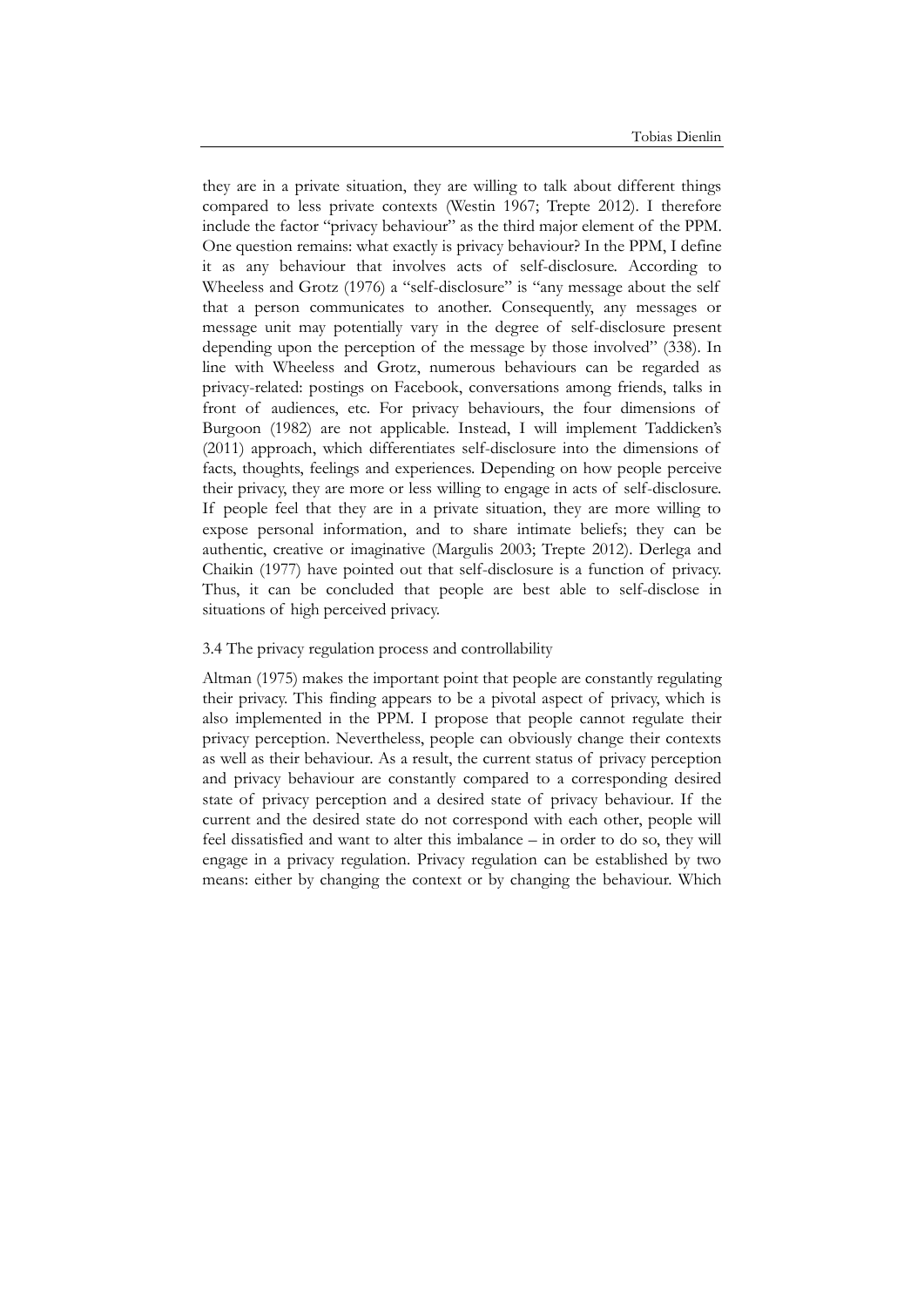route people will chose depends on the controllability: if it is more convenient to change the context, people will do this – and vice versa.

In order to illustrate the process of privacy regulation, let us consider the following example: a man comes home from work and sits down to have dinner with his family. Since his oldest son is away, a seat next to his younger son is free. Due to the distance, the current status of the physical privacy perception is increased. Because he wants to be close to his family at this moment, his desired physical privacy perception is low. He might change the privacy context: he decides to leave his usual seat in order to sit next to his son. He thereby engages in a privacy regulation by deliberately reducing his own physical privacy context. Additionally, people also always monitor their privacy behaviour, that is the intimacy of their self-disclosure. Going back to our example, the man is now alone with his wife at the table. His desired level of self-disclosure is high, because he wants to talk about his bad feelings resulting from the difficult day at work. All the same, he realizes that they are still just talking about trivial things. Consequently, he shifts the topic and starts talking about his day and explains why he was not able to cope with the situation. He alters his privacy behaviour by augmenting the amount of selfdisclosure.

In order to be able to regulate, people need to be actually capable of doing so. The more people are in control of their privacy context and privacy behaviour, the more they are able to adjust. This notion is not new; Burgoon (1982) was one of the first who stressed the importance of control for understanding privacy. Thus, in order for privacy regulation to take place, controllability needs to be granted. A prisoner, for example, is unable to determine whether he is being videotaped, whom to meet, or when to leave his cell. The mere presence of privacy is not the problem for him but the fact that he is unable to adjust it. A prisoner does not have controllability over his privacy. "Controllability" must therefore be the last factor in the PPM.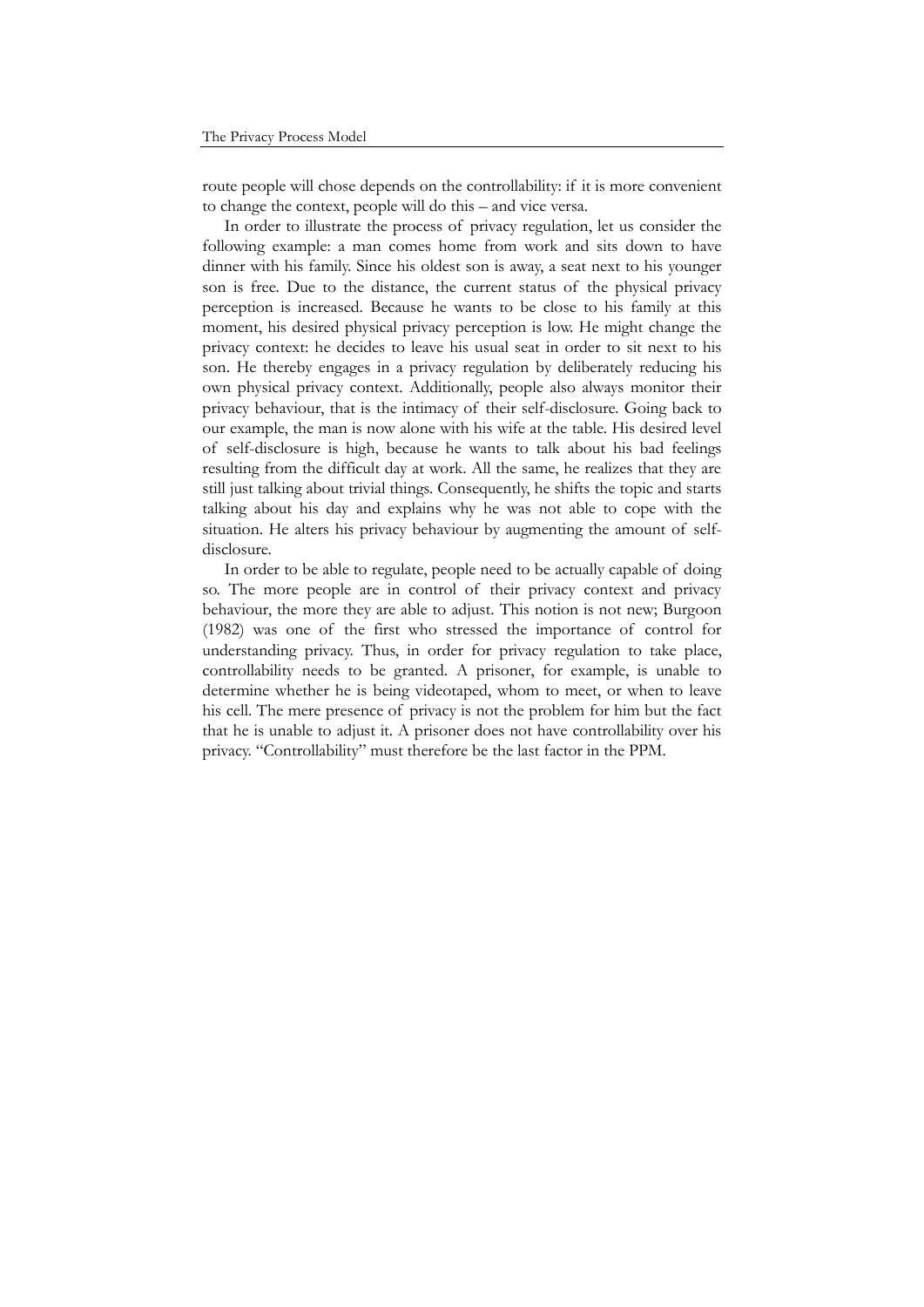

Figure 1: The Privacy Process Model

## 3.5 Integration of the Privacy Process Model

The aforementioned elements of the privacy context, the privacy perception and the privacy behaviour constitute the main frame of the PPM. Furthermore, the mechanism of privacy regulation and the factor of controllability complement the PPM. The entire model can be seen in fig. 1. The PPM is called a process model because it incorporates several sequential steps: people have a privacy perception, *because* they find themselves in a privacy context. People disclose certain pieces of information, *because* they feel private. First comes the situation, second its perception and third the behaviour. The fact that people constantly regulate their privacy context and privacy behaviour further exemplifies the dynamic features of privacy, which are considered in the PPM.

The PPM builds on another important premise: all the different states of privacy context, privacy perception and privacy behaviour need to be regarded in a descriptive, i.e. in a neutral and value-free way. As Ruth Gavison writes:

First, we must have a neutral concept of privacy that will enable us to identify when a loss of privacy has occurred so that discussions of privacy and claims of privacy can be intelligible. Second, privacy must have coherence as a value, for claims of legal protection of privacy are compelling only if losses of privacy are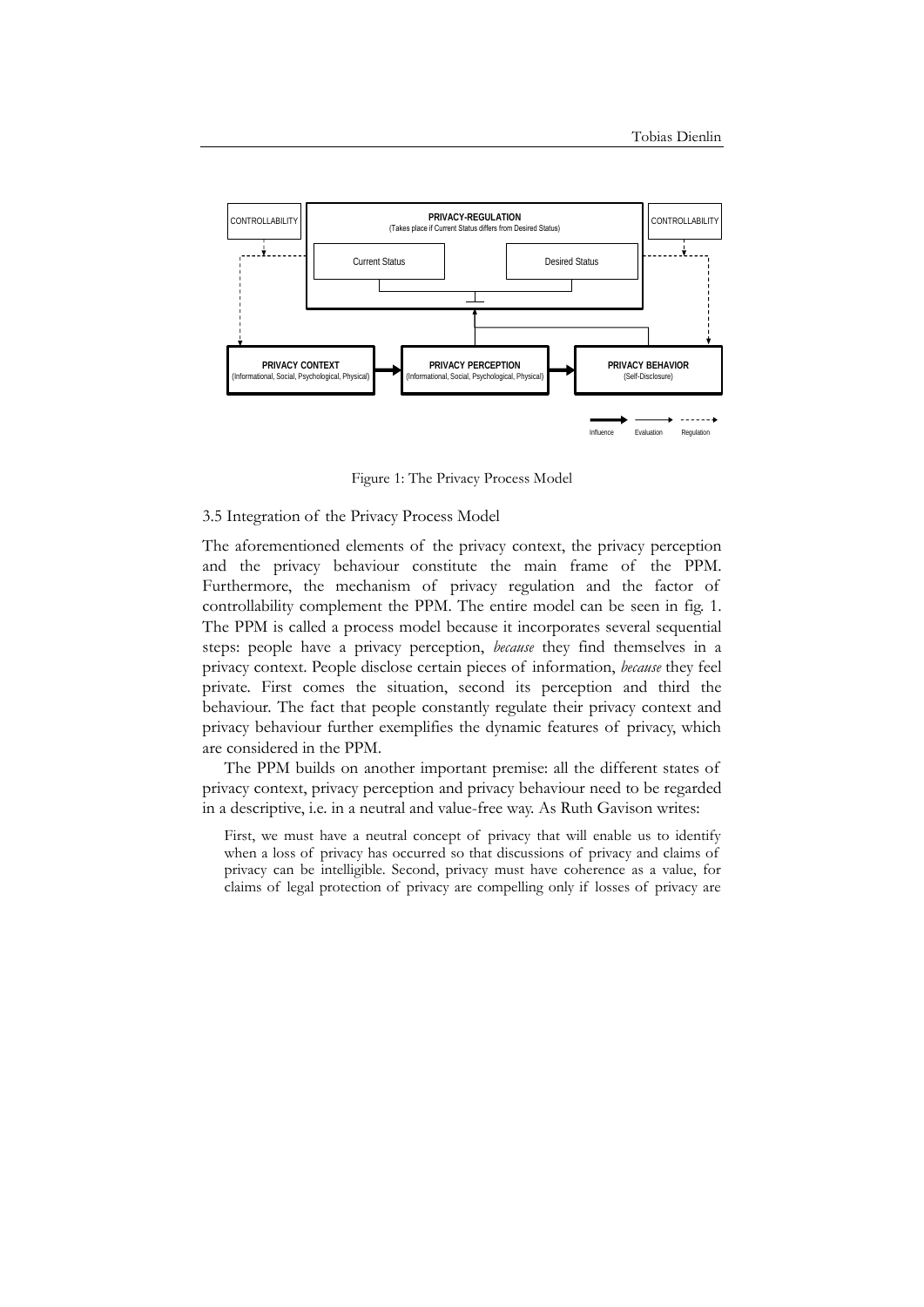sometimes undesirable and if those losses are undesirable for similar reasons. (Gavison 1980: 423)

Two viewpoints – for example, on the desired status of the privacy context – are therefore possible. The descriptive viewpoint would be: "On Facebook, privacy decreases". The normative one would be: "On Facebook, privacy is endangered!" In the prevailing media coverage a normative viewpoint is often adopted (Lindner, 2010). Generally, more privacy is deemed to equal better privacy. Margulis (2003) makes a strong point in saying that it is important to have privacy in order to reflect upon oneself, to promote creativity and to foster relationships. However, this does not imply that a constant state of privacy is desirable. On the contrary, studies show that people in constant need of privacy are less satisfied with their lifes and show more negative affect (Trepte/Dienlin 2013). Furthermore, in the media, demands are often made for restrained and moderate behaviour online. Nevertheless, increased amounts of self-disclosure on SNSs can be shown to be associated with higher degrees of life satisfaction and positive affect. Also, in a 2-year longitudinal study with 327 respondents it was found that people get more informational support online than offline (Trepte; Dienlin; Reinecke). In order to take advantage of that support, people necessarily need to open their privacy context to a certain extent.

Taken together, this shows that privacy first needs to be regarded descriptively. Only afterwards, with support by scientific research, should normative assumptions be made. Since research on these aspects is still sparse, more work on how to find absolute criteria of advisable behaviours needs to be conducted. First studies show that the results might contradict public opinion.

To summarize the core implications of the PPM in seven axioms:

1. Any given situation (privacy context) leads to a particular sense of intimacy and confidentiality (privacy perception).

2. The higher the level of privacy perception, the more people will engage in a subsequent act of self-disclosure (privacy behaviour).

3. For the privacy context as well as for the privacy perception, the dimensions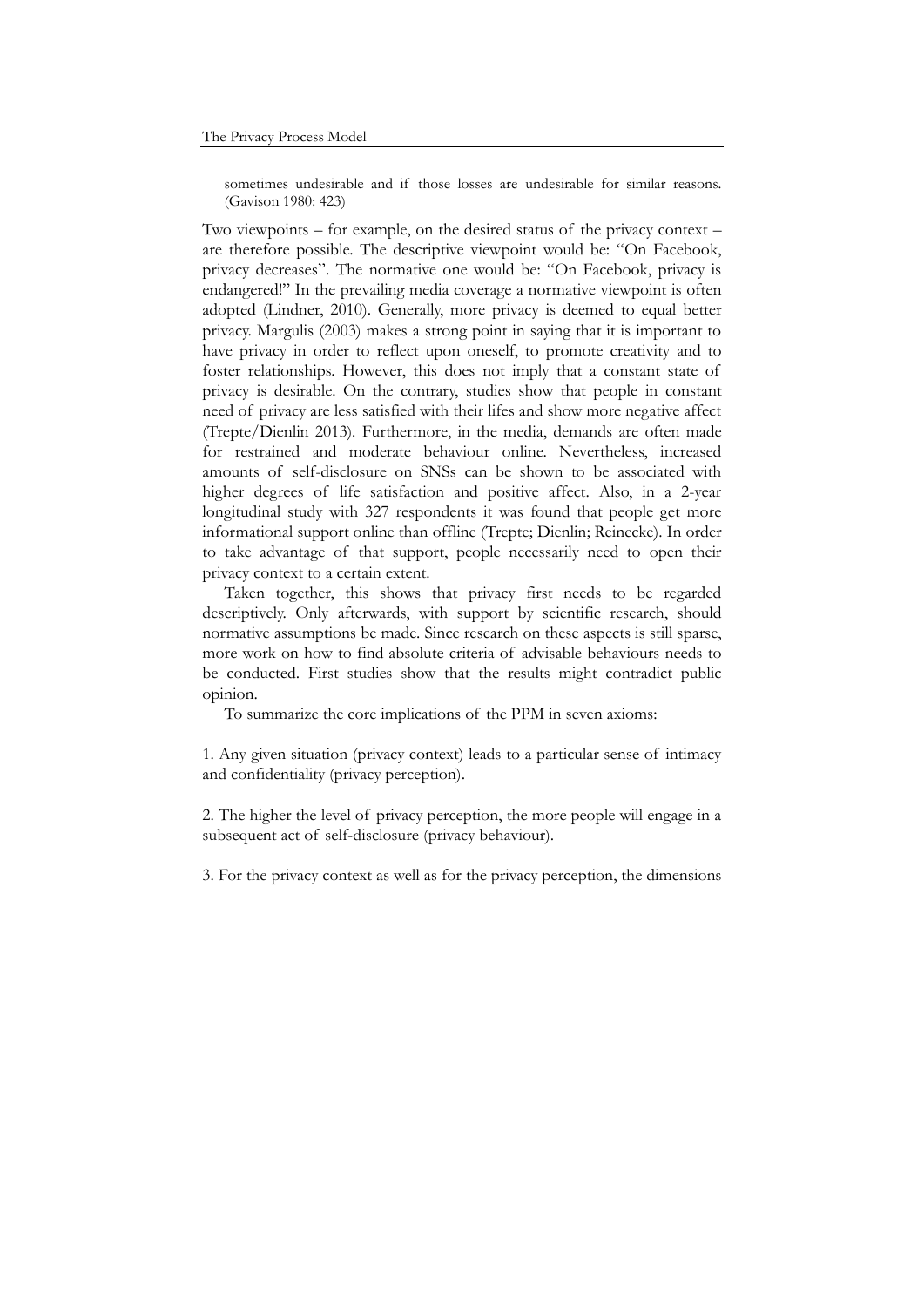of informational, social, psychological and physical privacy can be differentiated.

4. For the privacy perception as well as for the privacy behaviour, people perceive a current status of privacy, which they compare with a desired status of privacy.

5. If there is a discrepancy between current status and desired status, people engage automatically in a privacy regulation process. In the privacy regulation process, people aim to change either the privacy context or the privacy behaviour.

6. In order for a privacy regulation to be able to take place, the controllability of either privacy context or privacy behaviour needs to be warranted.

7. All elements shall be assessed not in a normative but in a descriptive heuristic.

### 4. The Privacy Process Model in the context of the media

Numerous social interactions – like the purchase of goods, the handling of financial transactions, or the fostering of social relationships – have been shifted into the Internet. Therefore, these interactions now take place in a different context with different characteristics. These new characteristics are defined by danah boyd (2008b) as follows: the Internet is persistent, searchable, replicable and scalable. This means that information will last longer, can be found more easily, can be recontextualized, and can be distributed and assessed on a large scale. All these points influence our own privacy: on account of the digital representation of ourselves, the form and the extent of access we grant to ourselves have been changed substantially. Because of this change, privacy in online contexts has become such an important topic. Even so, it is important to note that mechanisms pertaining to privacy establishment and regulation have not changed. Arguably, there is no such thing as "online privacy" that entails a new and different kind of privacy. On the contrary, the same mechanisms of privacy unfold, only in a substantially different context. Therefore, it is preferable instead to talk of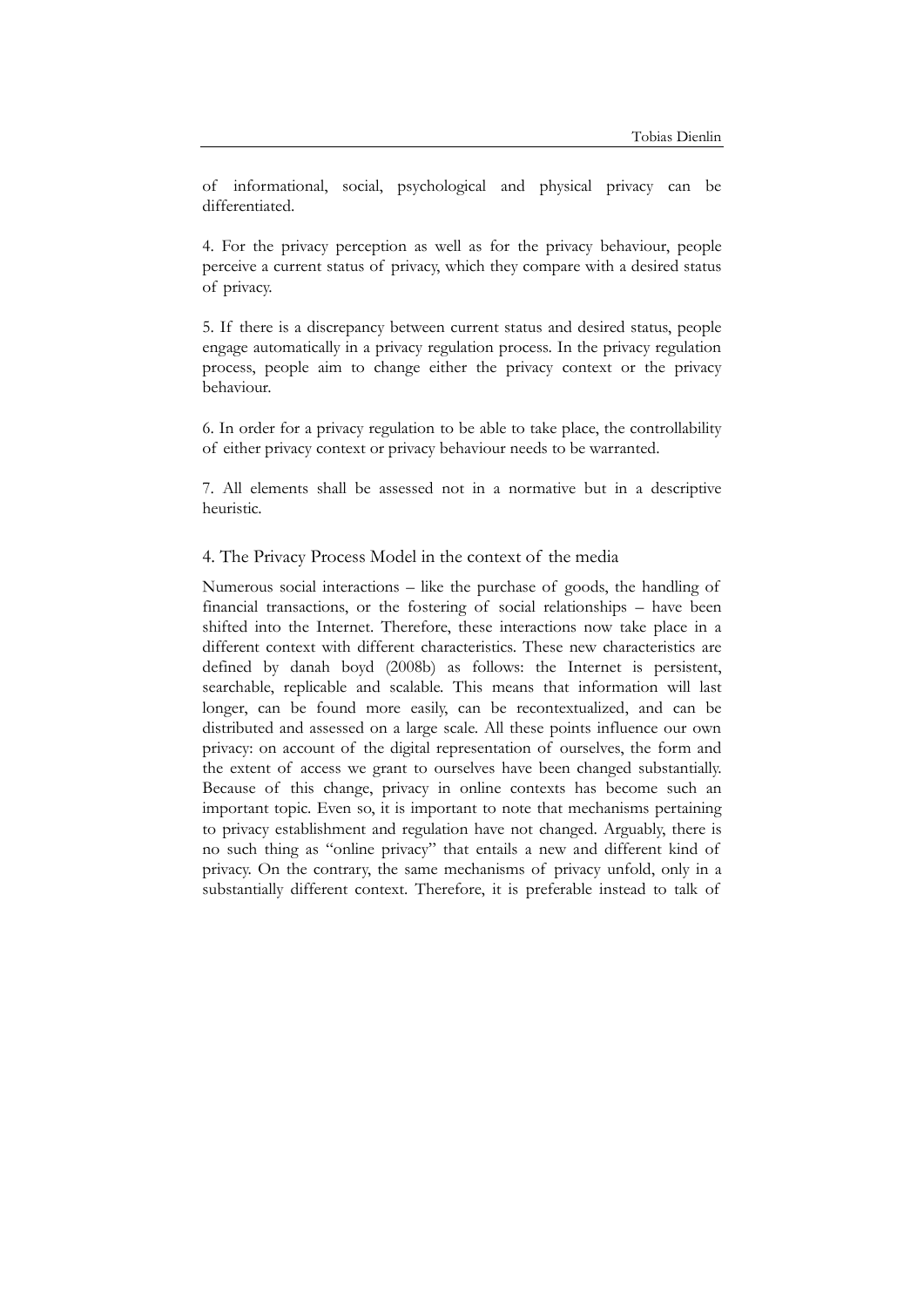privacy in online contexts (cf. Trepte/Dienlin in press). The PPM considers this notion  $-$  i.e. that the privacy context can be defined for all possible situations. In the following, I advance a detailed, fictional example of how the PPM can be applied to a very common Internet process: communication on Facebook.

Stefan Mayer, 26 years old, is just about to finish his degree in medicine at a German university. If we regard the four different dimensions of his privacy context in Facebook, the following conditions can be found: (1) On Facebook, Stefan does not use his full name. Instead of naming his account "Stefan Mayer", he calls himself "Ste Fan". For his profile picture, Stefan uses a photo that clearly shows himself. He indicates his birthday, but not his postal address. Stefan does not have a public profile. For people who do not know Stefan, just a few pieces of information can be found. Nevertheless, friends of Stefan can access a lot of personal information about him online. Because Stefan also uses Facebook on his smartphone, Facebook can regularly retrieve his location. As a result, Stefan's informational privacy on Facebook might be considered low to medium. Evidently, this evaluation is volitional from his standpoint. In order to be able to assess the absolute magnitude of privacy contexts, such evaluations would need to be compared with averages of representative samples. (2) Stefan has 350 friends and uses no friend lists. Among Stefan's friends are his family, fellow students, current and old friends, people he used to go to school with, teammates of his football club, colleagues of his part-time job and a few acquaintances. He is not befriended with any professors or lecturers from university, nor with his boss. As a result, Stefan's social privacy context can be regarded as being low. (3) Stefan's Facebook friends most of the time post things like links to videos and music on the Internet, share photos or ask for ideas on what to do in the evening. The psychological privacy can be considered medium: his friends talk about interesting and relevant things, but not on Facebook. (4) Using Facebook does not affect his physical privacy, which is therefore high.

Let us now look at Stefan's own privacy perception. (1) Stefan knows that Facebook collects various kind of data. He is aware of the fact that without any precautions, unacquainted people would be able to find a lot of personal information. He therefore decides to use a nickname and set the status of his profile to private. He now thinks that his informational privacy is somewhat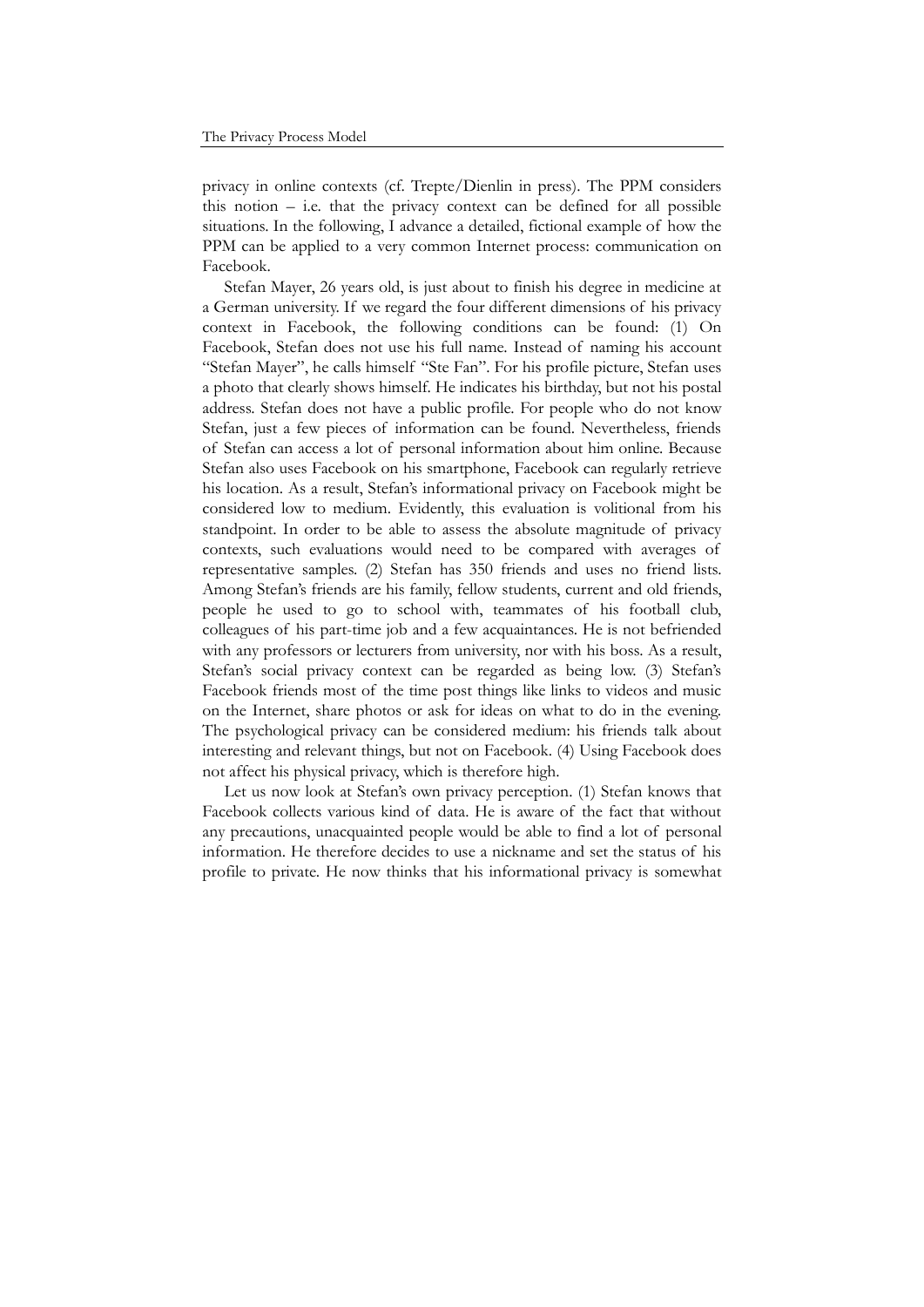guaranteed, therefore probably medium. (2) Stefan knows that many people with whom he does not interact on a regular basis can read his messages. He tried to regulate the audience of his posts by not befriending any supervisors. People whom Stefan does not know cannot access his profile. All in all, he knows that he is not completely private, but thinks that his audience is familiar enough for him to be able to share some information with them without having to worry about being compromised. Hence, he estimates his social privacy as medium. (3) Stefan has the impression that on Facebook people sometimes post very intimate things, things he does not want to know. Nonetheless, he knows that for more sensitive issues, friends tend to send him a personal message. So he thinks that overall there is generally a medium to high level of psychological privacy on Facebook.

Moving on to different kind of privacy behaviours Stefan displays during the completion of his degree in medicine: (1) After he gets his exam results – he passes successfully – he leaves a happy status post saying that he is now officially a doctor and that it is the best feeling he has ever had. This post can be considered of medium intimacy: he informs people of an important event in his life, which is nothing trivial, yet does not include anything very intimate or self-revealing. (2) The day after he went to the graduation party, Stefan sends his best friend a picture of a girl he got to know, tells him about their evening and that he likes her very much. This behaviour can be regarded as being of high self-disclosure: he reveals to his friend very personal and intimate information, and asks for his opinion.

It is often argued that people perceive SNSs as more private than they actually are (Trepte; Reinecke 2011a), and that not the factual but the perceived privacy context determines one's subsequent behaviour. How, then, does the privacy context differ from the privacy perception in this fictional example? Whereas the informational context can be considered low to medium, Stefan perceives it to be medium. Whereas his social privacy can be estimated as low, Stefan regards it as medium. Again, the psychological privacy context was medium, whereas Stefan perceives it to be medium or even high. In our example, the privacy behaviour was first a status update and second a personal message. The status update mirrors Stefan's perceived privacy: he estimates his audience as sufficiently familiar to be willing to inform them that he obtained his university degree. One day later, he wants to share another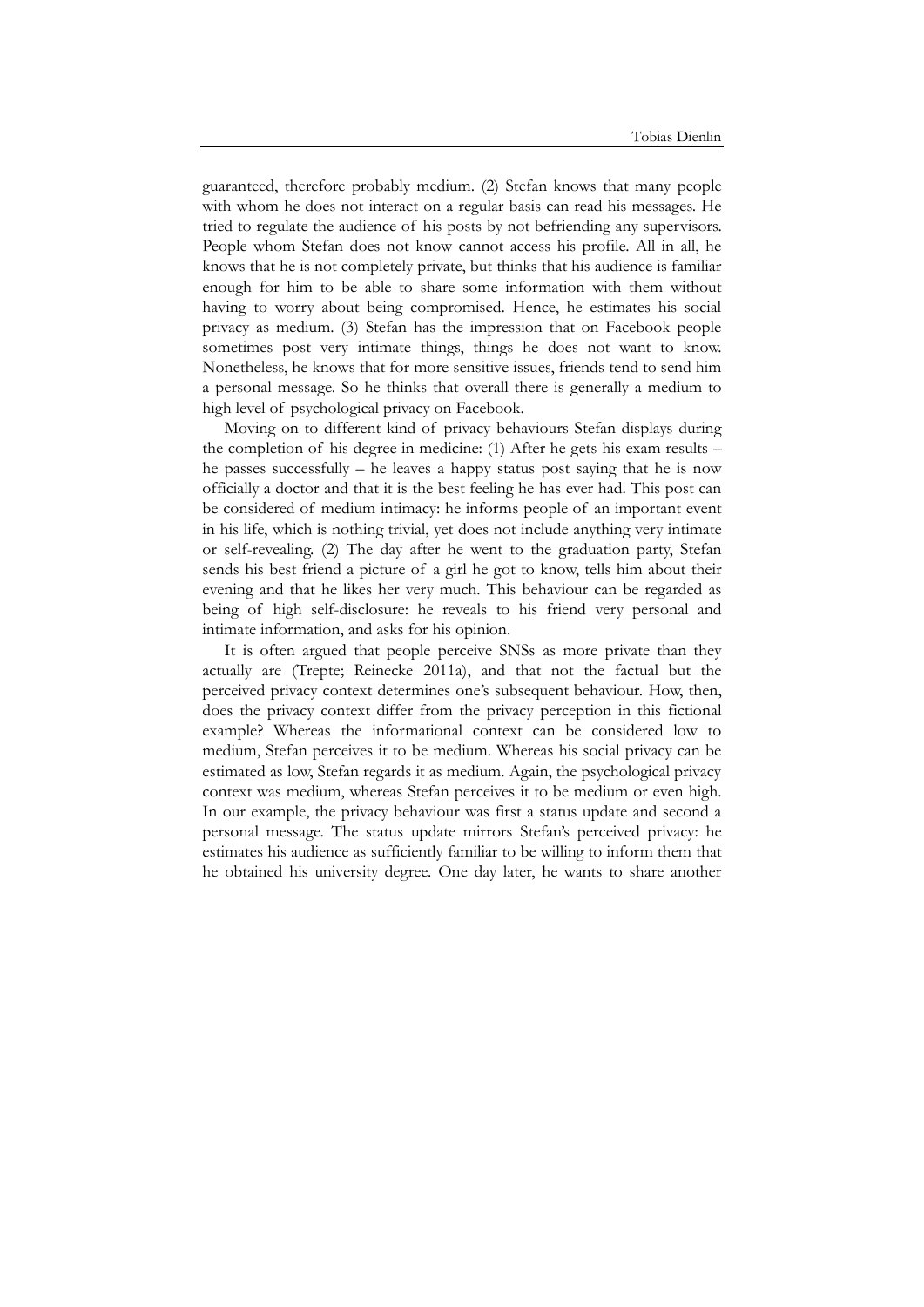piece of information: that he got to know an interesting woman. This selfdisclosure embodies much more intimacy, which he is not willing to share in the context of a public wall post. This shows that the current level of perceived privacy does not amount to his desired level of privacy. As a result, he engages in a privacy regulation by changing the privacy context: this information he shares privately with his best friend, thereby altering his social and psychological privacy context.

All different communication mechanisms available on Facebook enable privacy regulations: by choosing specific channels for particular selfdisclosures, people regularly change their privacy context. Again, this shows that it is very important for people to be able to regulate contexts – some information is simply not meant for everybody. If this changing of contexts is not possible, people will need to change their privacy behaviour, meaning that they will disclose less personal information than desired. Since self-disclosure is an important sociopsychological factor for people (Trepte; Dienlin 2013), environments that provide a secure background for privacy behaviours are all the more important.

### 5. Discussion of the Privacy Process Model

In this article, I have developed a new privacy model, the Privacy Process Model. Several positive aspects are brought forward by the PPM. One of its major benefits is that the PPM includes the most important aspects of privacy in a single model. If one looks at existing definitions alone, the phenomenon of privacy cannot be fully understood. Privacy is not just a condition (Westin 1967), it is not just the readjustment of interpersonal boundaries (Altman 1975) and it is not just about being in control of these boundaries (Burgoon 1982) – it contains all these aspects and more. For example, until now, no model for capturing privacy has distinguished between factual privacy contexts and subjective privacy perceptions. Since this distinction is relevant for both offline and online contexts, its incorporation in a privacy model seems viable. Moreover, the notion of self-disclosure has not been conceptualized in existing privacy related models. In the PPM, people are considered to engage in self-disclosure depending on the level of privacy they perceive. Additionally, the PPM sets the aforementioned variables in a contiguous order: people first encounter a privacy context, out of this context a privacy perception arises,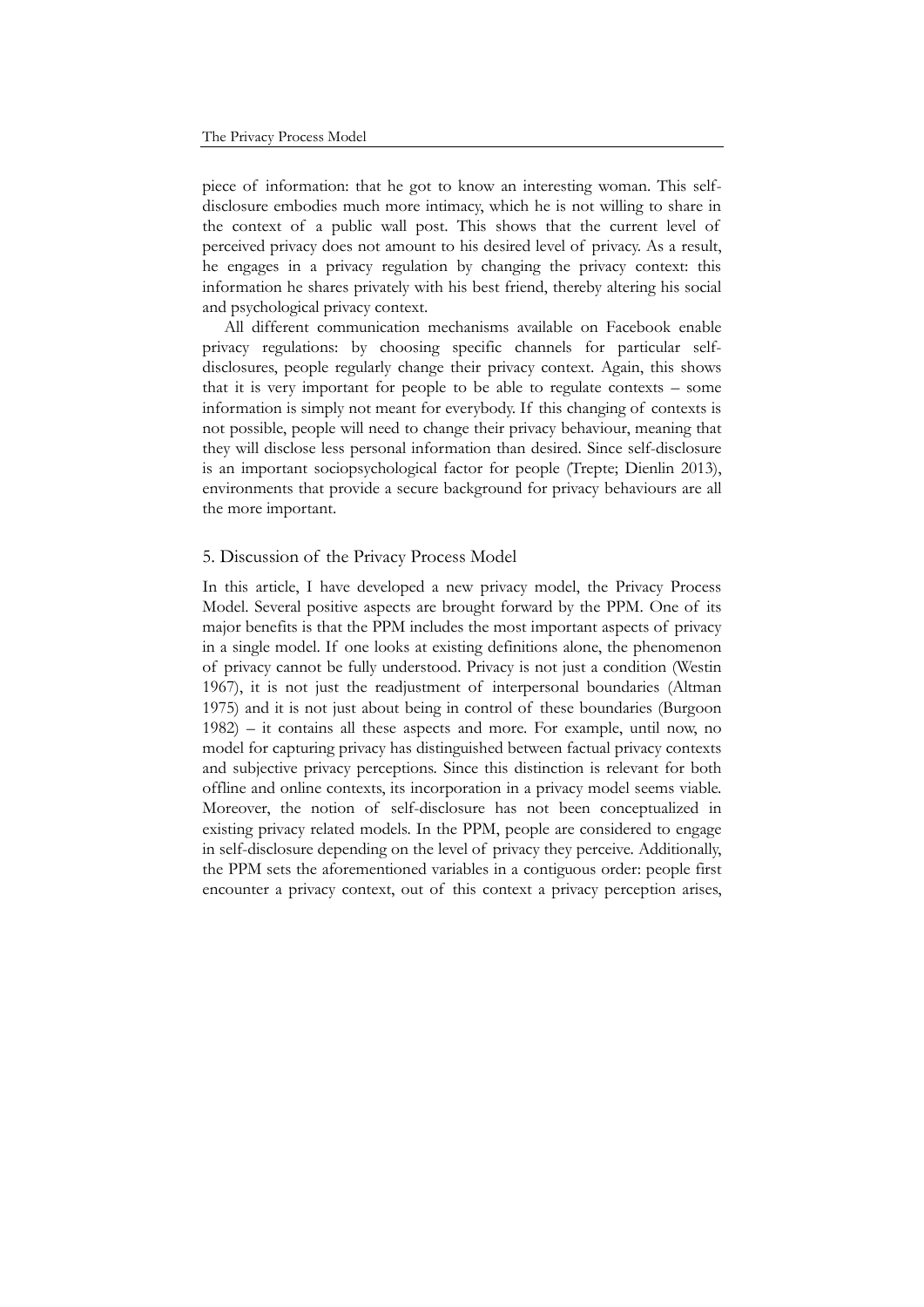which then determines the extent of people's self-disclosure. Also, in everyday contexts, people constantly regulate aspects of privacy (Altman 1975). The PPM is the first model that takes this notion into account: when the desired privacy differs from the desired privacy, people change either their privacy context or their level of self-disclosure.

The model's distinction between the four dimensions of privacy (Burgoon 1982) is also useful. It is often claimed that privacy is over in the era of the Internet (Heller 2011; Jarchow 2011). With the more specified model of the PPM, however, it becomes apparent that even though the informational privacy is reduced online (Trepte; Reinecke, 2011a), this does not transfer to aspects of social, psychological and physical privacy. Here, users can decide with whom they want to share information and how intimate this information is. Besides, in Trepte's and Reinecke's book *Privacy Online* (2011b), none of the thirty-one researchers claim that the time of privacy is over. Finally, the PPM is not limited to online contexts. Every context can be assessed by the PPM in terms of the four dimensions of informational, social, psychological and physical privacy. Thus, privacy behaviours relating to situations such as business meetings can be regarded as well as mechanisms taking place when users leave a post on their Facebook wall. Consequently, there is no need to refer to different models when trying to understand, replicate or predict privacy related behaviours.

#### 5.1 Limitations

The PPM results from analyses of extant literature and new empirical findings – at this point, the model has not been validated empirically. Hence, the PPM is still a hypothesized model that needs to be examined in further empirical studies. The PPM builds upon a selection of theories and definitions of privacy. Other elaborate definitions – for example the communication privacy management theory by Petronio (2002) or the privacy in context approach by Nissenbaum (2010) – are not addressed explicitly here and encompass potential additional insights. Moreover, the four privacy dimensions need to be validated. Based on a theoretical analysis by Burgoon in 1982, their empirical foundation seems moderate. The first study trying to reproduce the four factor structure was unable to perfectly reproduce the four dimensions (Ruddigkeit/Penzel/Schneider 2013). Other variables such as cross-contextual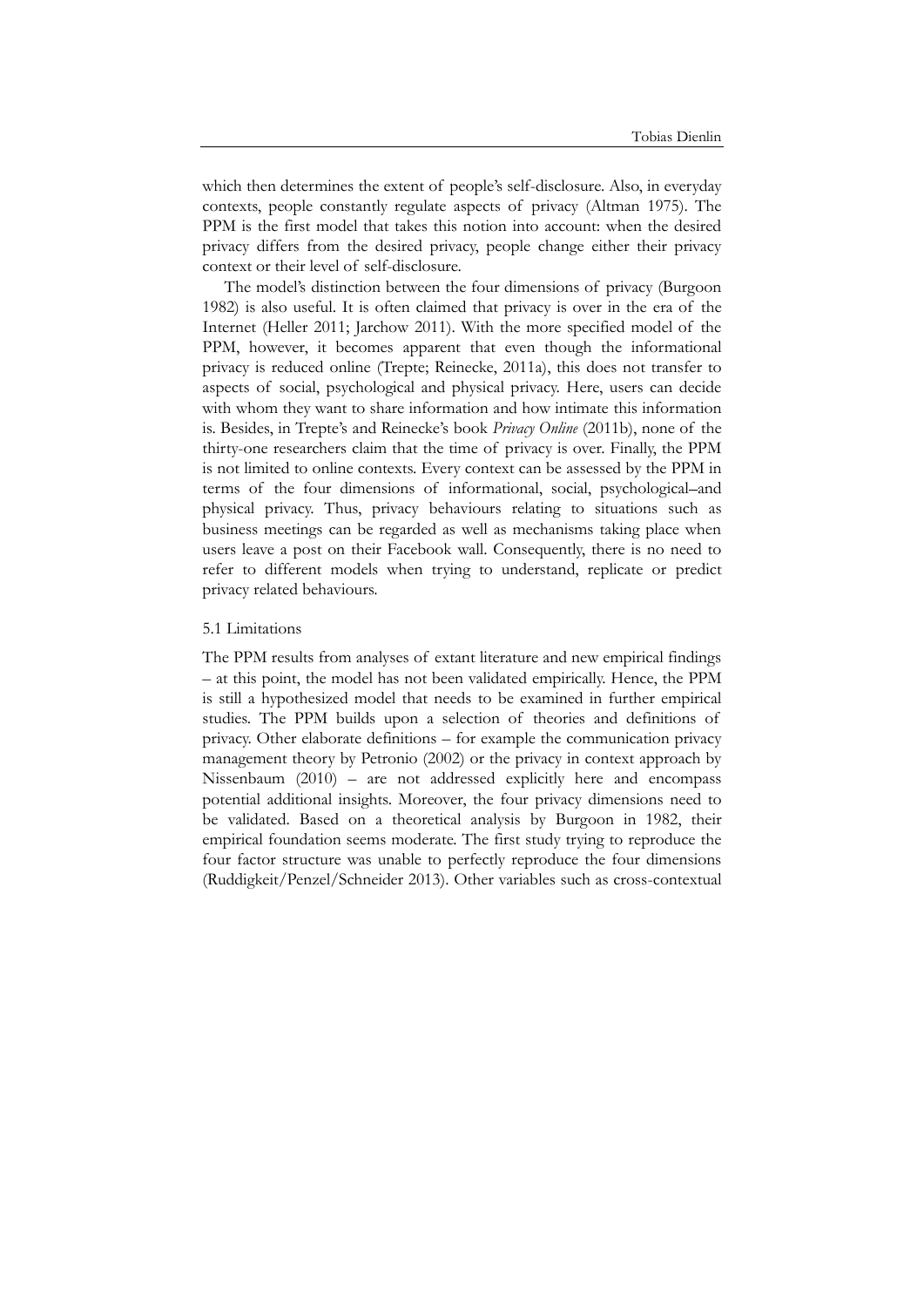consistency, familiarity of context members or context replicability might be worth integrating. Regarding the privacy perception, it seems possible that people assess their own privacy according to a much more basic and simple heuristic. Thus, further empirical research needs to be conducted in order to establish what dimensions have to be included.

Finally, the aim of the PPM is not to explain self-disclosure behaviours as comprehensively as possible. If it was, variables such as the need to belong, impression managament, anticipated self-disclosure gratifications or extraversion would have to be included (see e.g. Christofides et al. 2009; Krasnova et al. 2010).

### 5.2 Conclusion

The phenomenon of privacy cannot be regarded in a simplistic, unidimensional way. Because of the thorough changes induced by the rise of the Internet, it becomes all the more important to understand the dynamics inherent to privacy. The Privacy Process Model has been designed to capture the core variables and mechanisms of privacy in a model applicable to both offline and online contexts. With its reference to established definitions of privacy and the inclusion of current empirical studies, the PPM offers a comprehensive overview of the most pivotal aspects pertaining to privacy.

#### Bibliography

- Altman, I. (1975), *The Environment and Social Behaviour: Privacy, Personal Space, Territory, Crowding* (Monterey).
- Barnes, S. B. (2006), 'A privacy paradox: Social networking in the United States', in: *First Monday*, 11: 9.
- boyd, d. m. (2008a), 'Facebook's privacy trainwreck: Exposure, invasion, and social convergence', in: *Convergence: The International Journal of Research into New Media Technologies,* 14, 1: 13-20.
- boyd, d. m. (2008b), 'Taken out of context: American teen sociality in networked publics', PhD dissertation (Berkeley).
- Burgoon, J. K. (1982), 'Privacy and communication,' in: Burgoon, M. (ed.), *Communication Yearbook 6* (Beverly Hills).
- Christofides, E.; Muise, A.; Desmarais, S. (2009), 'Information disclosure and control on Facebook: Are they two sides of the same coin or two different processes?', in: *CyberPsychology & Behaviour*, 12, 3: 341-345.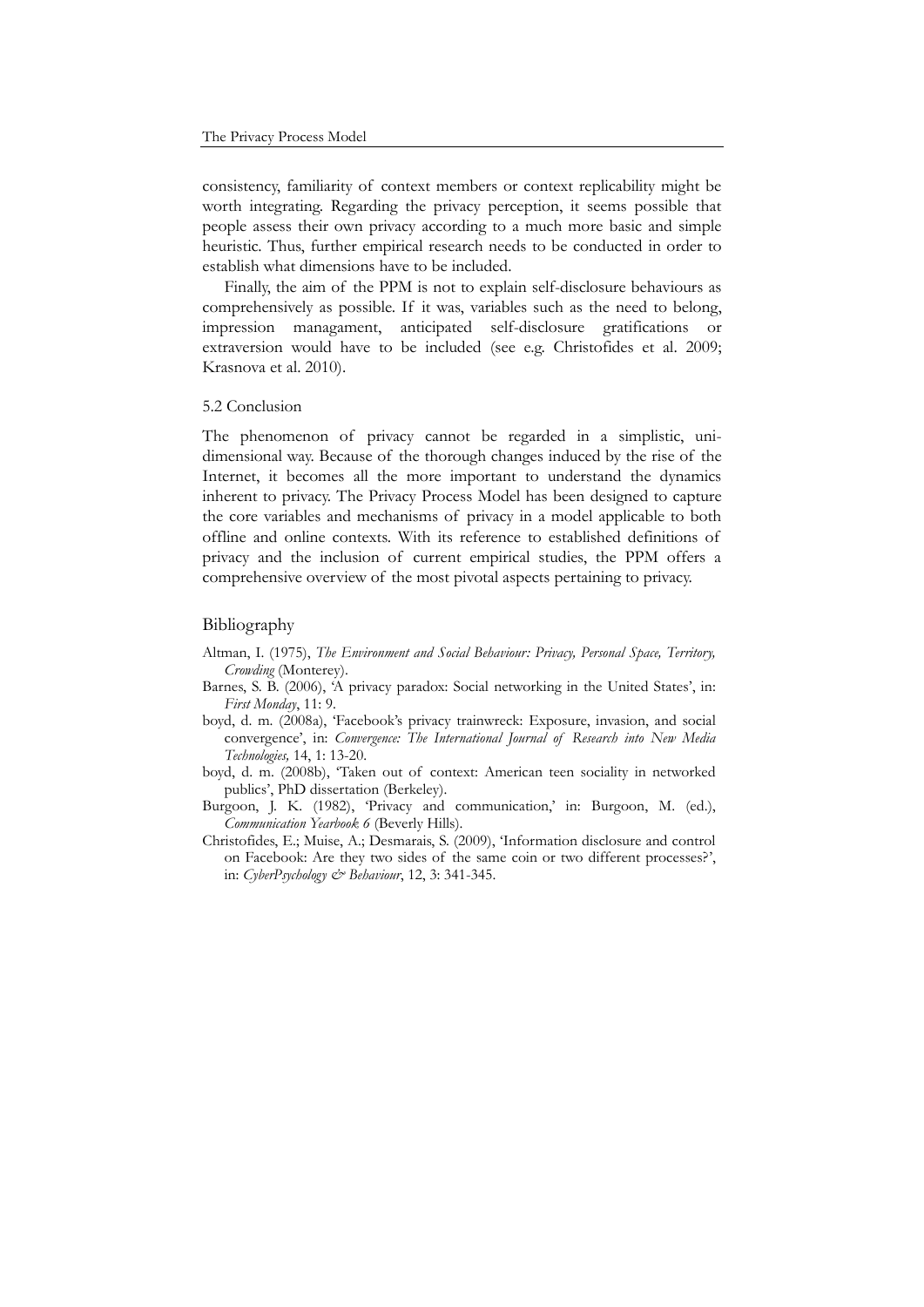- Derlega, V. J.; Chaikin, A. L. (1977), 'Privacy and self-disclosure in social relationships', in: *Journal of Social Issues,* 33, 3: 102-115.
- Gavison, R. (1980), 'Privacy and the limits of law', in: *The Yale Law Journal*, 89, 3: 421- 471.
- Haber, M. G. (2007), 'The relationship between self-reported received and perceived social support: A meta-analytic review', in: *American Journal of Community Psychology*, 39, 1-2: 133-144.
- Hall, E. T. (2006), *The Hidden Dimension* (New York).
- Heller, C. (2011), *Post Privacy: Prima leben ohne Privatsphäre* [Post-Privacy: Easy Living Without Privacy] (Munich).
- Jarvis, J. (2011), *Public Parts: How Sharing In The Digital Age Improves The Way We Work And Live* (New York).
- Krasnova, H. et al. (2010), 'Online social networks: Why we disclose', in: *Journal of Information Technology*, 25, 2: 109-125.
- Lindner, R. (2010), 'Datenschutz: Umstrittene Privatsphäre à la Facebook' [Privacy protection: Controversial privacy Regulation à la Facebook. *FAZ*.], in: *FAZ*, available at http://www.faz.net/aktuell/wirtschaft/unternehmen/datenschutzumstrittene-privatsphaere-a-la-facebook-1983538.html, accessed 17.09.2013.
- Margulis, S. T. (2003), 'Privacy as a social issue and behavioural concept', in: *Journal of Social Issues*, 59, 2: 243-261.
- Margulis, S. T. (2011), 'Three theories of privacy: An overview,' in: Trepte, S.; Reinecke, L. (eds.), *Privacy Online. Perspectives On Privacy And Self-Disclosure In The Social Web* (Berlin) 9-17.
- Metzger, M. J. et al. (2012), 'Invisible interactions: What latent social interaction can tell us about social relationships in social networking sites', in: Communello, F. (ed.): *Networked Sociability and Individualism: Technology for Personal and Professional Relationships* (Hershey), 9-17.
- Nissenbaum, H. (2010), *Privacy in Context: Technology, Policy, And The Integrity Of Social Life* (Stanford).
- Norris, C; Armstrong, G. (1999): *The Maximum Surveillance Society: The Rise of CCTV* (Oxford).
- Petronio, S. (2002): *Boundaries of Privacy: Dialectics of Disclosure* (Albany NY).
- Ruddigkeit, A.; Penzel, J.; Schneider, J. (2013), 'Dinge, die meine Eltern nicht sehen sollten: Strategien der Privacy-Regulierung unter deutschen Facebook-Nutzern' [Things my parents should not get to see: Strategies of privacy regulation by German Facebook users], in: *Publizistik*, 58: 305-325.
- Taddicken, M. (2011), 'Selbstoffenbarung im Social Web. Ergebnisse einer Internetrepräsentativen Analyse des Nutzerverhaltens in Deutschland' [Self-disclosure on the social web. Results of an Internet representative analysis of user behaviour in Germany], in: *Publizistik*, 56: 281-303.
- Trepte, S. (2012), Privatsphäre aus psychologischer Sicht, in: Schmidt J.; Weichert T. (eds.), *Datenschutz. Grundlagen, Entwicklungen und Kontroversen* (Bonn), 59-66.